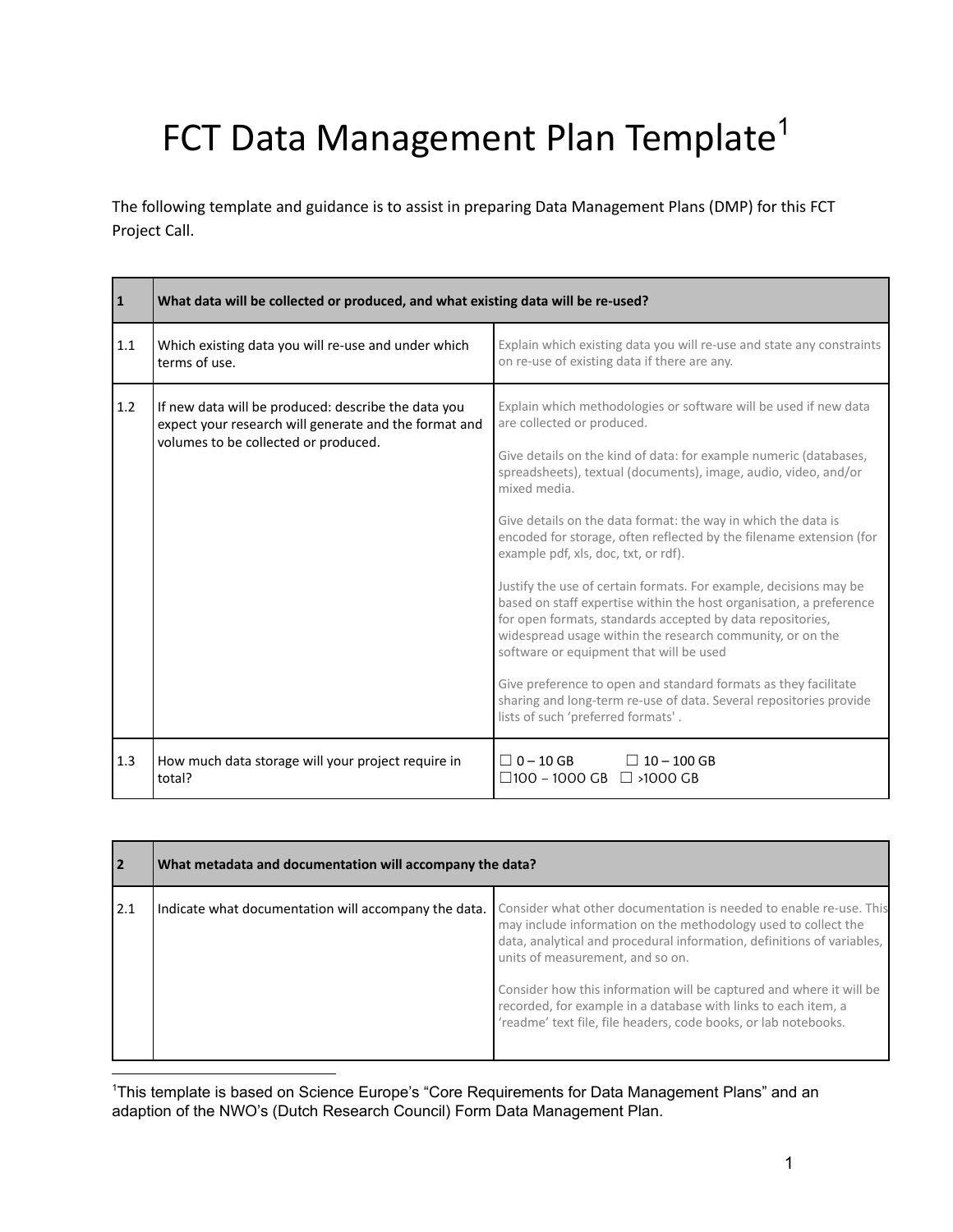|     |                                                                                            | Indicate how the data will be organised during the project,<br>mentioning for example conventions, version control, and folder<br>structures. Consistent, well-ordered research data will be easier to<br>find, understand, and re-use.                                                                                                                                                                                                                                                                                                                                                                                                                                                                                                                    |
|-----|--------------------------------------------------------------------------------------------|------------------------------------------------------------------------------------------------------------------------------------------------------------------------------------------------------------------------------------------------------------------------------------------------------------------------------------------------------------------------------------------------------------------------------------------------------------------------------------------------------------------------------------------------------------------------------------------------------------------------------------------------------------------------------------------------------------------------------------------------------------|
| 2.2 | Indicate which metadata will be provided to help<br>others identify and discover the data. | To be findable, accessible, interoperable and reusable, data must be<br>accompanied with descriptive information in the form of metadata.<br>Where these are in place, researchers are advised to use<br>community metadata standards. The Research Data Alliance<br>maintains a Directory of Metadata Standards.<br>Depositing data in a certified or trustworthy repository will<br>typically involve providing information about the data<br>according to a metadata standard scheme (typically Dublin<br>Core or DataCite Metadata Schema). If this is the case for the<br>data described in this plan, that can be specified here.<br>Contact your university library and/or other institutional RDM<br>support staff for further advice on metadata. |

| $\vert$ 3 | How will data and metadata be stored and backed up during the research?                          |                                                                                                                                                                                                                                                                                                                                                                                                                                                                                                                                                                                                                  |
|-----------|--------------------------------------------------------------------------------------------------|------------------------------------------------------------------------------------------------------------------------------------------------------------------------------------------------------------------------------------------------------------------------------------------------------------------------------------------------------------------------------------------------------------------------------------------------------------------------------------------------------------------------------------------------------------------------------------------------------------------|
| 3.1       | Describe where the data and metadata will be stored<br>and backed up during the project.         | $\Box$ Institution networked research storage<br>$\Box$ Other (please specify)                                                                                                                                                                                                                                                                                                                                                                                                                                                                                                                                   |
|           | Explanation:                                                                                     | Give preference to the use of robust, managed storage with<br>automatic backup, such as provided by IT support services of your<br>home institution. Storing data on laptops, stand-alone hard drives,<br>or external storage devices such as USB sticks is not recommended.<br>Some research institutions have networked research drives, which<br>offer ample storage space and data security for most purposes.<br>Please specify if you make use of other storage solutions for storage<br>and backup of research data during the project, in addition to or<br>instead of the institutional research drive. |
| 3.2       | How will data security and protection of sensitive data<br>be taken care of during the research? | $\Box$ Not applicable (no sensitive data)<br>$\Box$ Default security measures of the institution networked<br>research storage<br>$\Box$ Additional security measures (please specify)                                                                                                                                                                                                                                                                                                                                                                                                                           |
|           | Explanation:                                                                                     | Consider data protection, particularly if your data is sensitive – for<br>example, containing personal data, politically sensitive information<br>or information relating to religion and health, trade secrets or<br>national security information. Describe the main risks and how these<br>will be managed.                                                                                                                                                                                                                                                                                                   |
|           |                                                                                                  | Explain how the data will be recovered in the event of an incident.<br>Explain who will have access to the data during the research and<br>how access to data is controlled, especially in collaborative                                                                                                                                                                                                                                                                                                                                                                                                         |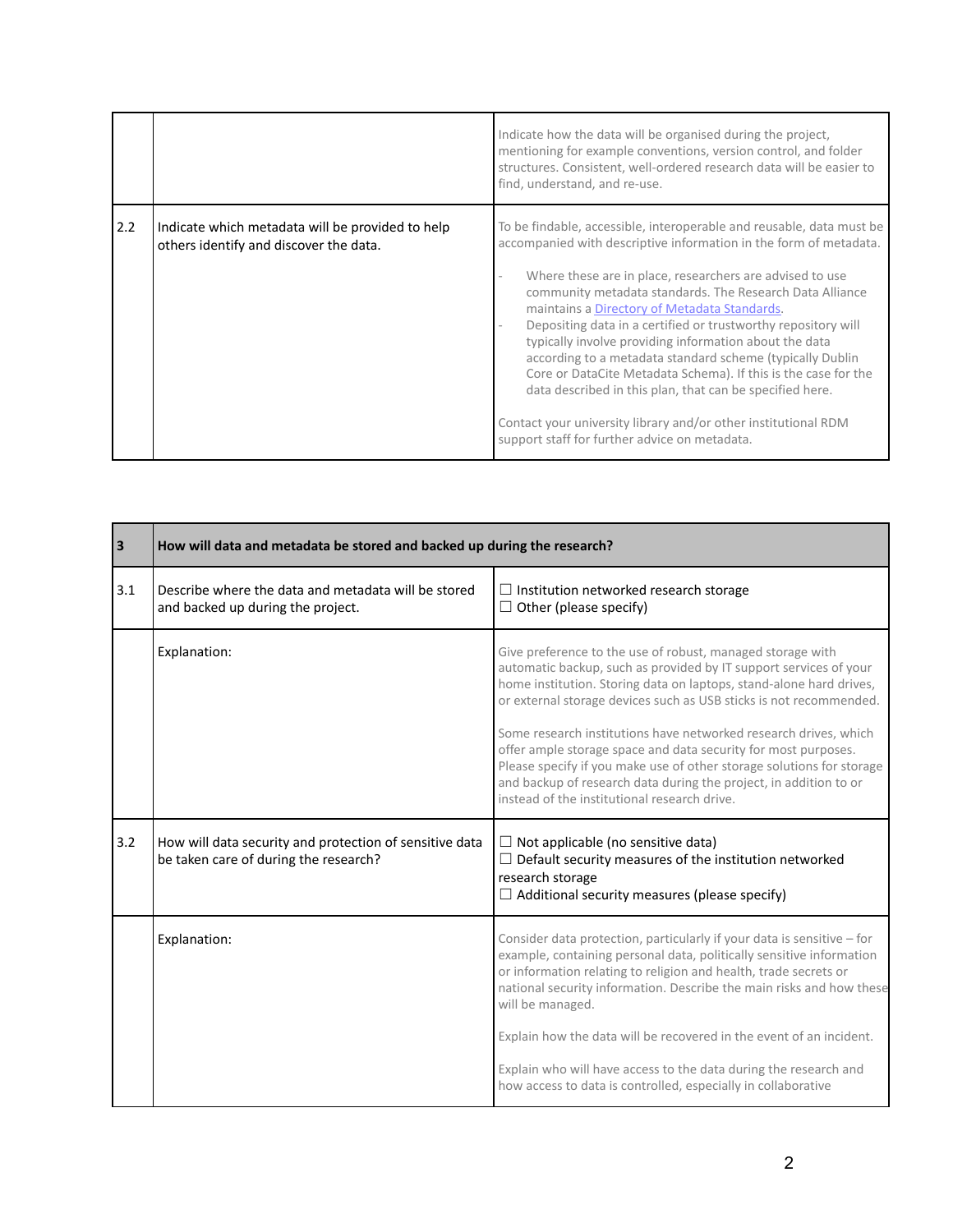|  | Partnerships.                                                      |
|--|--------------------------------------------------------------------|
|  | Explain which institutional data protection policies are in place. |

| $\pmb{4}$ | How will you handle issues regarding the processing of personal information and intellectual property rights and<br>ownership? |                                                                                                                                                                                                                                                                                                                                                                                                                                                                                                                                                                                                                                                                                                                                                                                    |
|-----------|--------------------------------------------------------------------------------------------------------------------------------|------------------------------------------------------------------------------------------------------------------------------------------------------------------------------------------------------------------------------------------------------------------------------------------------------------------------------------------------------------------------------------------------------------------------------------------------------------------------------------------------------------------------------------------------------------------------------------------------------------------------------------------------------------------------------------------------------------------------------------------------------------------------------------|
| 4.1       | Will you process and/or store personal data during<br>your project?                                                            | $\Box$ Yes<br>$\Box$ No                                                                                                                                                                                                                                                                                                                                                                                                                                                                                                                                                                                                                                                                                                                                                            |
|           | If yes, how will compliance with legislation and<br>(institutional) regulation on personal data be ensured?                    | If yes, FCT strongly recommends that you seek advice from<br>specialised support staff (DPO or equivalent) at your institution.                                                                                                                                                                                                                                                                                                                                                                                                                                                                                                                                                                                                                                                    |
|           |                                                                                                                                | Ensure that when dealing with personal data data protection laws<br>(for example GDPR) are complied with:<br>Gain informed consent for preservation and/or sharing of<br>personal data.<br>Consider anonymisation of personal data for preservation<br>and/or sharing (truly anonymous data are no longer<br>considered<br>personal data).<br>Consider pseudonymisation of personal data (the main<br>difference with anonymisation is that pseudonymisation is<br>reversible).<br>Consider encryption which is seen as a special case of<br>pseudonymisation (the encryption key must be stored<br>separately from the data, for instance by a trusted third<br>party).<br>Explain whether there is a managed access procedure in<br>place for authorised users of personal data. |
| 4.2       | How will ownership of the data and intellectual<br>property rights to the data be managed?                                     | Explain who will be the owner of the data, meaning who will have<br>the rights to control access.<br>Make sure to cover these matters of rights to control access to data<br>for multi-partner projects and multiple data owners in the<br>consortium agreement.<br>Indicate whether intellectual property rights (for example Database<br>Directive, sui generis rights) are affected. If so, explain which and<br>how will they be dealt with.<br>Indicate whether there are any restrictions on the re-use of<br>third-party data.                                                                                                                                                                                                                                              |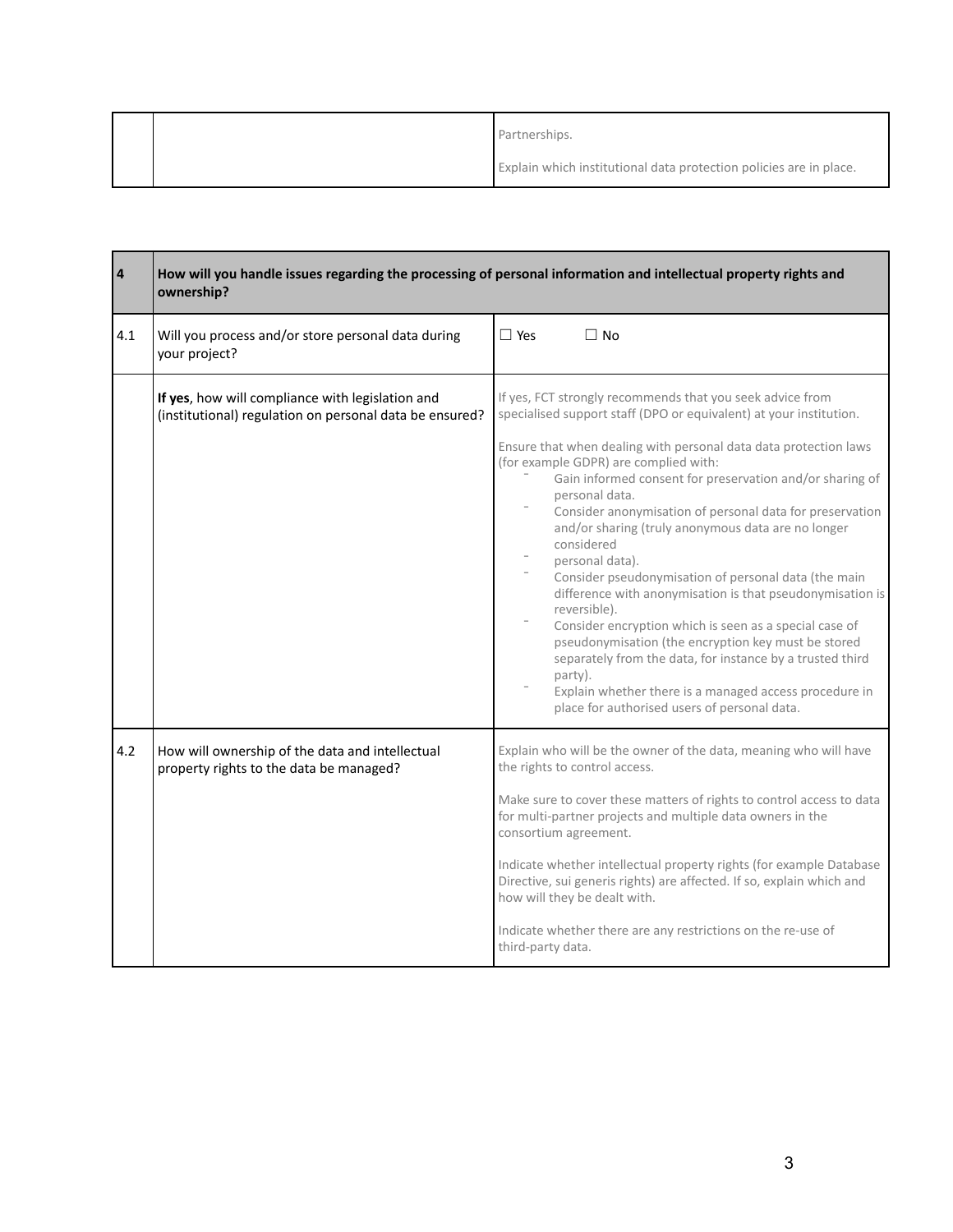| 5   | How and when will data be shared and preserved for the long term?                                        |                                                                                                                                                                                                                                                                                                                                                                                                                                                                                                                                                                                                                                                                                                                                                                                                                                                                                                                                                                                                                                                                                                                                  |
|-----|----------------------------------------------------------------------------------------------------------|----------------------------------------------------------------------------------------------------------------------------------------------------------------------------------------------------------------------------------------------------------------------------------------------------------------------------------------------------------------------------------------------------------------------------------------------------------------------------------------------------------------------------------------------------------------------------------------------------------------------------------------------------------------------------------------------------------------------------------------------------------------------------------------------------------------------------------------------------------------------------------------------------------------------------------------------------------------------------------------------------------------------------------------------------------------------------------------------------------------------------------|
| 5.1 | How will data be selected for long-term preservation?                                                    | $\Box$ All data resulting from the project will be preserved for at<br>least ____ years (for example 10 years)<br>$\Box$ Other (please specify)                                                                                                                                                                                                                                                                                                                                                                                                                                                                                                                                                                                                                                                                                                                                                                                                                                                                                                                                                                                  |
|     | Explanation:                                                                                             | Indicate what data must be retained or destroyed for contractual,<br>legal, or regulatory purposes. Indicate how it will be decided what<br>data to keep. Describe the data to be preserved long-term.                                                                                                                                                                                                                                                                                                                                                                                                                                                                                                                                                                                                                                                                                                                                                                                                                                                                                                                           |
| 5.2 | What data will be made available for re-use?                                                             | $\Box$ All data resulting from the project will be made available<br>$\Box$ Other (please specify)                                                                                                                                                                                                                                                                                                                                                                                                                                                                                                                                                                                                                                                                                                                                                                                                                                                                                                                                                                                                                               |
|     | Explanation                                                                                              | Indicate what data will be made available for re-use. This selection<br>may differ from the data that is preserved, when the data are so<br>large that it is unfeasible to deposit the data in a repository in its<br>entirety, or if there are reasons that prohibit making data available<br>for re-use. If there are any restrictions on the re-use of the data, or<br>if it is necessary to restrict access to certain parts of the data or to<br>apply a data sharing agreement, explain how and why. Explain what<br>actions will be taken to overcome or to minimize restrictions<br>As much as possible, research data should be made publicly<br>available for re-use. As a minimum, FCT requires that the data<br>underpinning research papers should be made available to other<br>researchers at the time of the article's publication, unless there are<br>valid reasons not to do so. The guiding principle here is 'as open as<br>possible, as closed as necessary.' Due consideration is given to<br>aspects such as privacy, public security, ethical limitations, property<br>rights and commercial interests. |
| 5.3 | When will the data be available for re-use, and for how<br>long will the data be available?              | $\Box$ Data available as soon as archived in repository<br>$\Box$ Data available as soon as article is published<br>$\Box$ Data available upon completion of the project<br>$\Box$ Data available after completion of project (with embargo)                                                                                                                                                                                                                                                                                                                                                                                                                                                                                                                                                                                                                                                                                                                                                                                                                                                                                     |
|     | Explanation                                                                                              | Explain when the data will be made available. Indicate the expected<br>timely release. Explain the reason and duration of any embargo<br>periods. Explain whether exclusive use of the data will be claimed<br>and if so, why and for how long. Indicate whether data sharing will<br>be postponed or restricted for example to publish, protect<br>intellectual property, or seek patents. As a minimum, FCT requires<br>that the data underpinning research papers should be made<br>available to other researchers at the time of the article's<br>publication, unless there are valid reasons not to do so.                                                                                                                                                                                                                                                                                                                                                                                                                                                                                                                  |
| 5.4 | In which repository will the data be archived and made<br>available for re-use, and under which license? | Indicate where the data will be deposited and made available<br>for re-use. Repository Finder can help you find an appropriate<br>repository to deposit your research data.<br>Indicate whether a persistent identifier will be pursued.<br>Typically, a trustworthy, long-term repository will provide a<br>persistent identifier.                                                                                                                                                                                                                                                                                                                                                                                                                                                                                                                                                                                                                                                                                                                                                                                              |